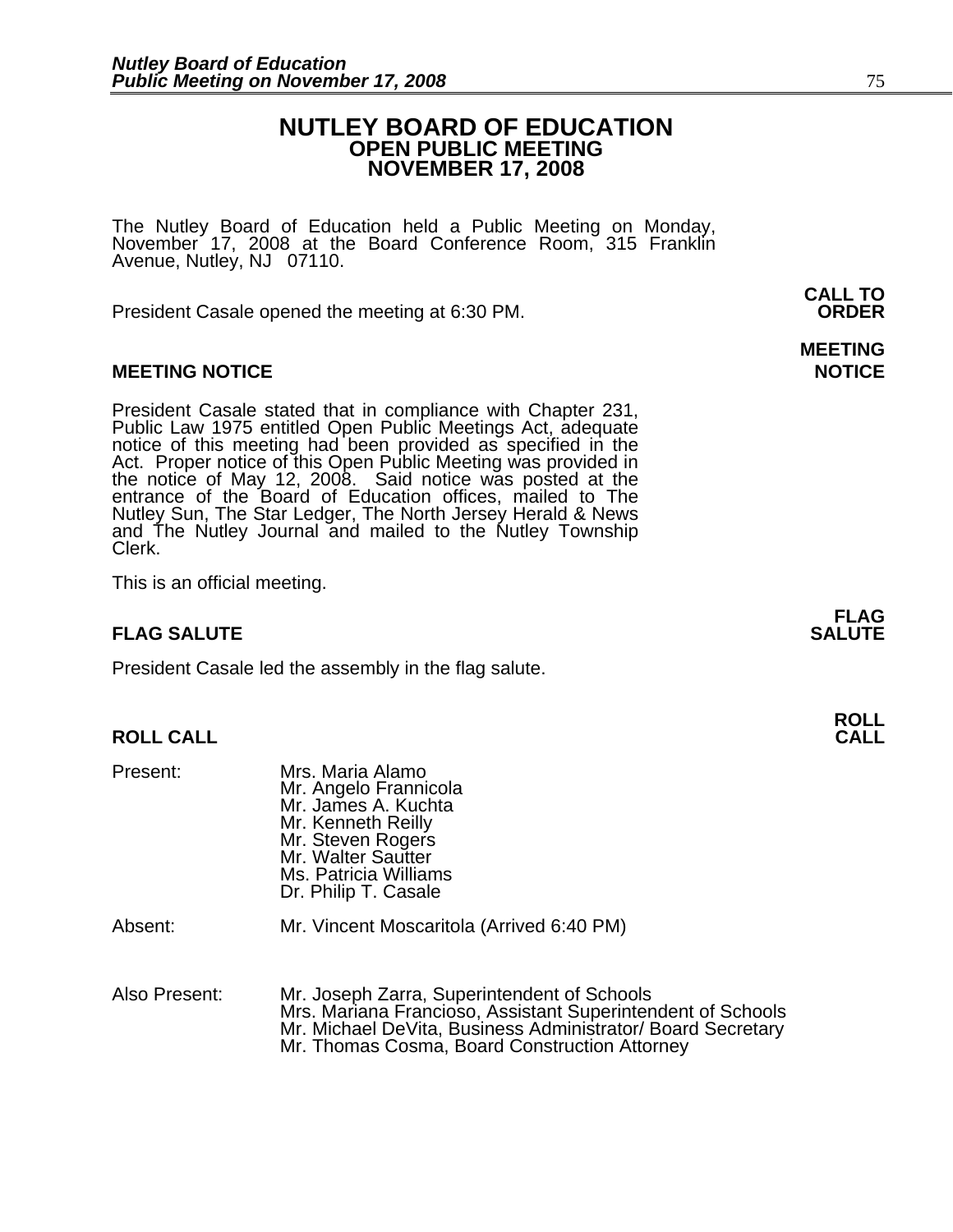# **MOTION TO ADJOURN TO EXECUTIVE SESSION**

At 6:05 PM Trustee Sautter moved, and Trustee Reilly seconded, the following resolution:

WHEREAS, the Board of Education will be discussing matters exempt from public discussion pursuant to N.J.S.A. 10:4-12,

NOW, THEREFORE, BE IT RESOLVED that the Board of Education recess to Closed Executive Session at this time to discuss the following:

> Legal Matters Student Matters

BE IT FURTHER RESOLVED that the results of the discussions will be made public by inclusion on the agenda of a subsequent meeting of the Board of Education or when the reasons for discussing such matters in closed session no longer exist.

The motion was approved by voice vote.

# **RECONVENE MEETING RECONVENE**

At 8:10 PM Trustee Kuchta moved, Trustee Williams seconded, and the Board unanimously approved by voice vote a motion to reconvene the public meeting.

The meeting reconvened in the JHWMS Choir Room located at 325 Franklin Avenue, Nutley, NJ.

# **FLAG SALUTE** SALUTE SALUTE SALUTE SALUTE SALUTE

President Casale led the assembly in the flag salute.

# **ROLL ROLL CALL CALL**

| Present:      | Mrs. Maria Alamo<br>Mr. Angelo Frannicola<br>Mr. James A. Kuchta<br>Mr. Kenneth Reilly<br>Mr. Steve Rogers<br>Mr. Walter Sautter<br>Ms. Patricia Williams<br>Dr. Philip T. Casale                                       |
|---------------|-------------------------------------------------------------------------------------------------------------------------------------------------------------------------------------------------------------------------|
| Absent:       | Mr. Vincent Moscaritola (Arrived 8:14 PM)                                                                                                                                                                               |
| Also Present: | Mr. Joseph Zarra, Superintendent of Schools<br>Mrs. Mariana Francioso, Assistant Superintendent of Schools<br>Mr. Michael DeVita, Business Administrator/ Board Secretary<br>Ms. Ariane DeMarco, Student Representative |

# **EXECUTIVE**

**FLAG**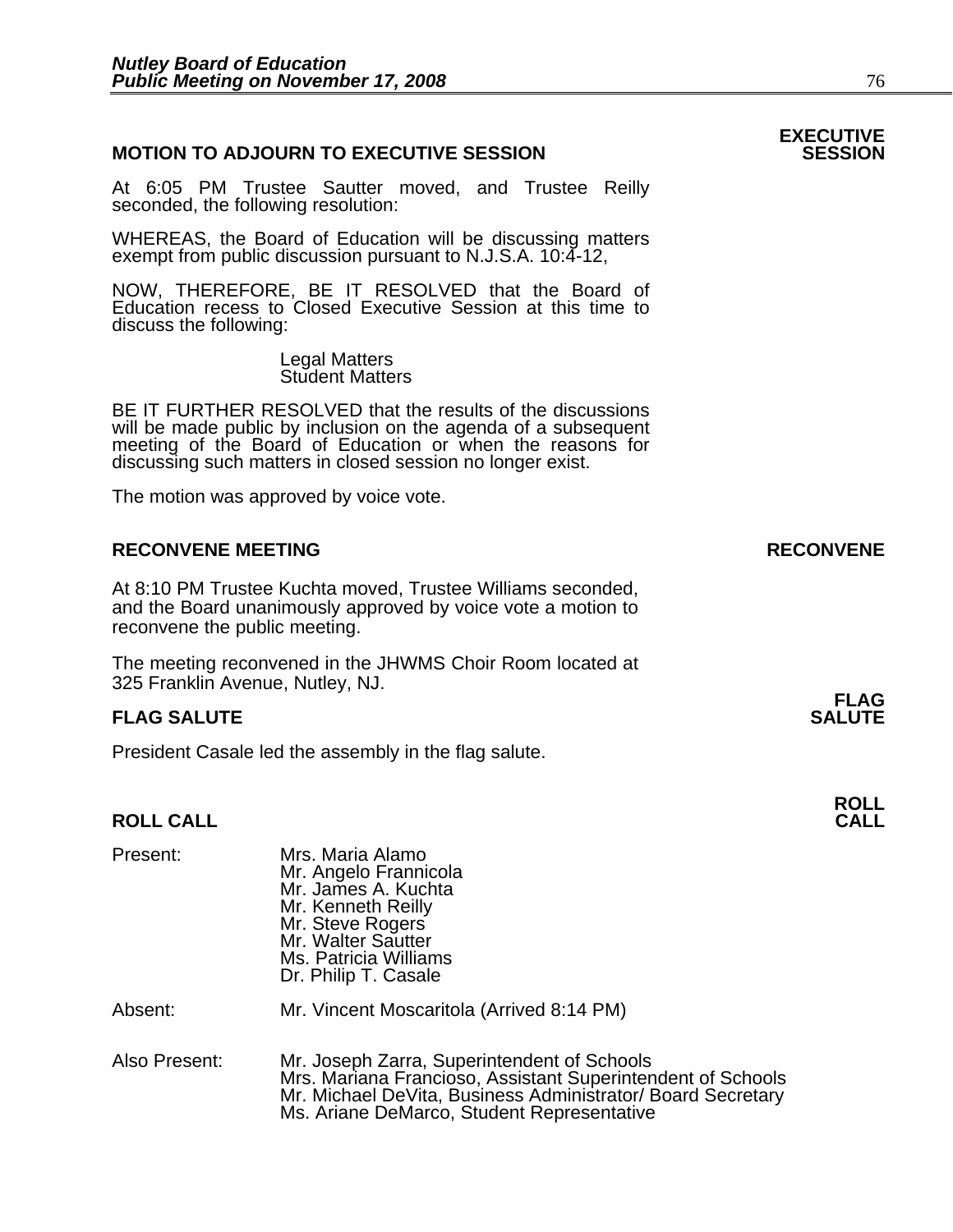# **RECOGNITION OF AWARDS**

Music awards were given to students for their acceptance in the New Jersey All State Chorus, Schedule A, which recognizes them and is appended to the minutes of this meeting.

Trustee Moscaritola entered the room at 8:14 PM.

### **RECESS MEETING RECESS**

At 8:15 PM upon the suggestion of President Casale, Trustee Alamo moved, Trustee Reilly seconded, and the Board unanimously approved by voice vote a motion to recess.

### **RECONVENE MEETING RECONVENE**

At 8:20 PM Trustee Kuchta moved, Trustee Williams seconded, and the Board unanimously approved by voice vote a motion to reconvene the open public meeting.

#### **Presentation – Global Learning, Inc.**

Mr. Jeffrey Brown of Global Learning, Inc. gave a power-point<br>presentation on The Green Schools Program which is designed<br>to help schools in a district substantially reduce their energy<br>usage. Members of this program learn to expand the program across the state to 6-9 new school districts.

#### **APPROVAL OF MINUTES APPROVE**

BE IT RESOLVED that the Board of Education approves the following minutes:

October 20, 2008 - Public Meeting<br>
October 20, 2008 - Closed Executive Session<br>
Trustee Kuchta moved, Trustee Reilly seconded, and the Board<br>
minutes were unanimously approved.

#### **CORRESPONDENCE CORRESPONDENCE**

None

# **MINUTES**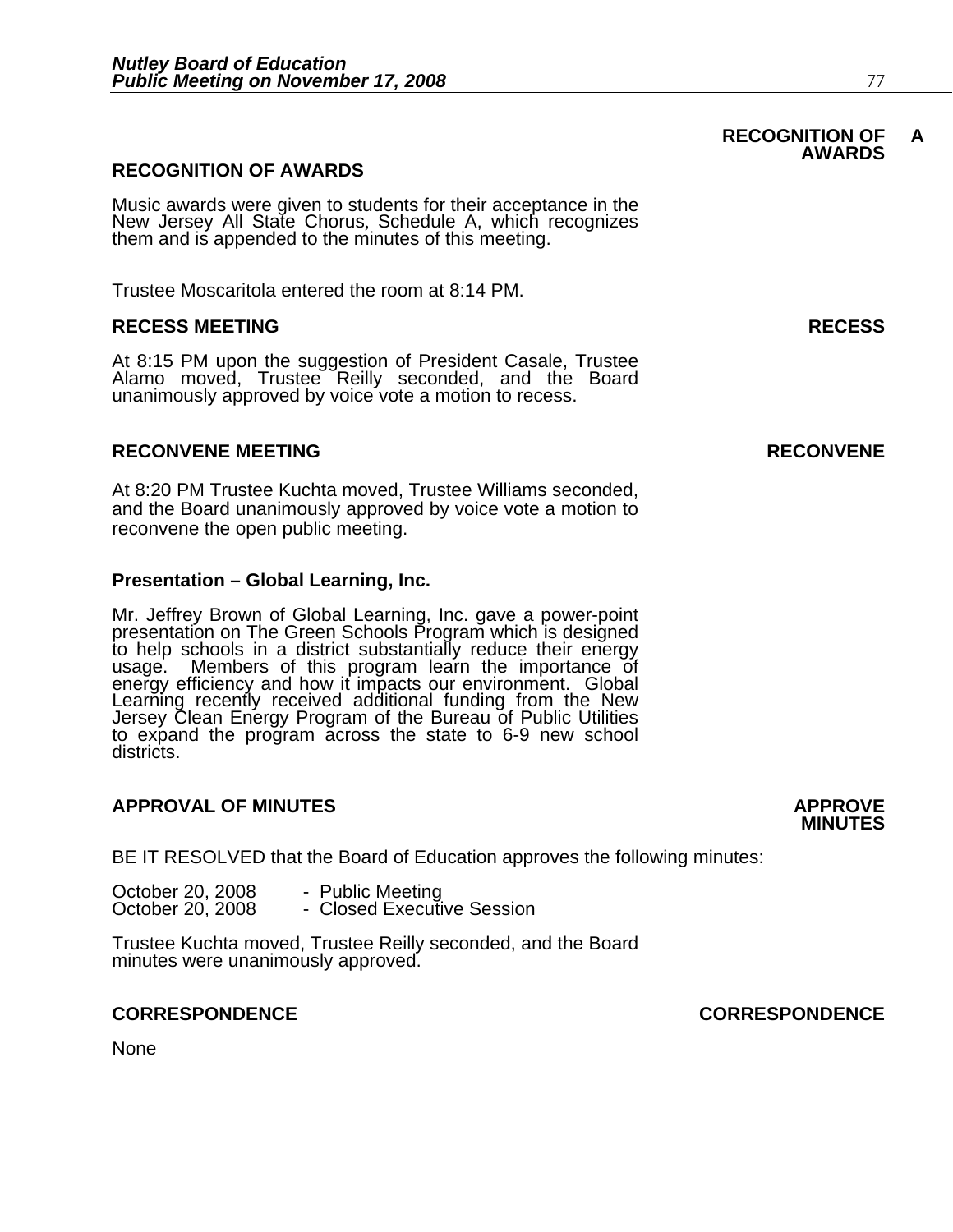## **SUPERINTENDENT'S REPORT SUPT'S REPORT A**

Mr. Zarra presented the Superintendent's Report dated November 17, 2008, Schedule A, which is appended to the minutes of this meeting, and briefly summarized its contents.

Mr. Zarra mentioned that Christopher Rosati, a social studies teacher at the high school, was serving our country in Afghanistan for the past year and will be returning to work.

He also spoke about Commissioner Tucci looking into solar energy for the town.

Mr. Zarra said that the NJQSAC report was completed and thanked all involved throughout the district who helped with this report.

#### **BOARD SECRETARY'S REPORT**

Mr. DeVita said the 2007/2008 Audit was completed and the Corrective Action Plan would be presented at the December meeting.

# **COMMITTEE REPORTS REPORTS**

| <b>Trustee Reilly</b>   | <b>Facilities Committee</b> |
|-------------------------|-----------------------------|
| <b>Trustee Rogers</b>   | - School Security           |
| <b>President Casale</b> | - Finance Committee         |

Student Representative spoke about the activities going on in the high school and the Class of 2009 cookbooks that are for sale.

#### **HEARING OF CITIZENS (Resolutions Only)**

None

# **SUPERINTENDENT'S RESOLUTIONS EXAMPLE ASSESSED ASSESSED ASSESSED ASSESSED ASSESSED ASSESSED ASSESSED ASSESSED ASSESSED ASSESSED ASSESSED ASSESSED ASSESSED ASSESSED ASSESSED ASSESSED ASSESSED ASSESSED ASSESSED ASSESSED AS**

Trustee Frannicola moved, and Trustee Kuchta seconded, a motion that the Board approves the Superintendent's Resolutions numbers 1 through 16 as listed below.

The Superintendent's Resolutions 1 through 16 were approved by roll call vote with the following exception:

1. Trustee Moscaritola abstained on Resolution 9 – Appointments – Buildings and Grounds Substitutes and Resolution 13 – Extra Compensation, pursuant to law.

2. Trustee Reilly abstained on Resolution 10 – Appointments – Athletics, pursuant to law.

**BOARD SECRETARY'S** 

# **COMMITTEE**

**RESOLUTIONS**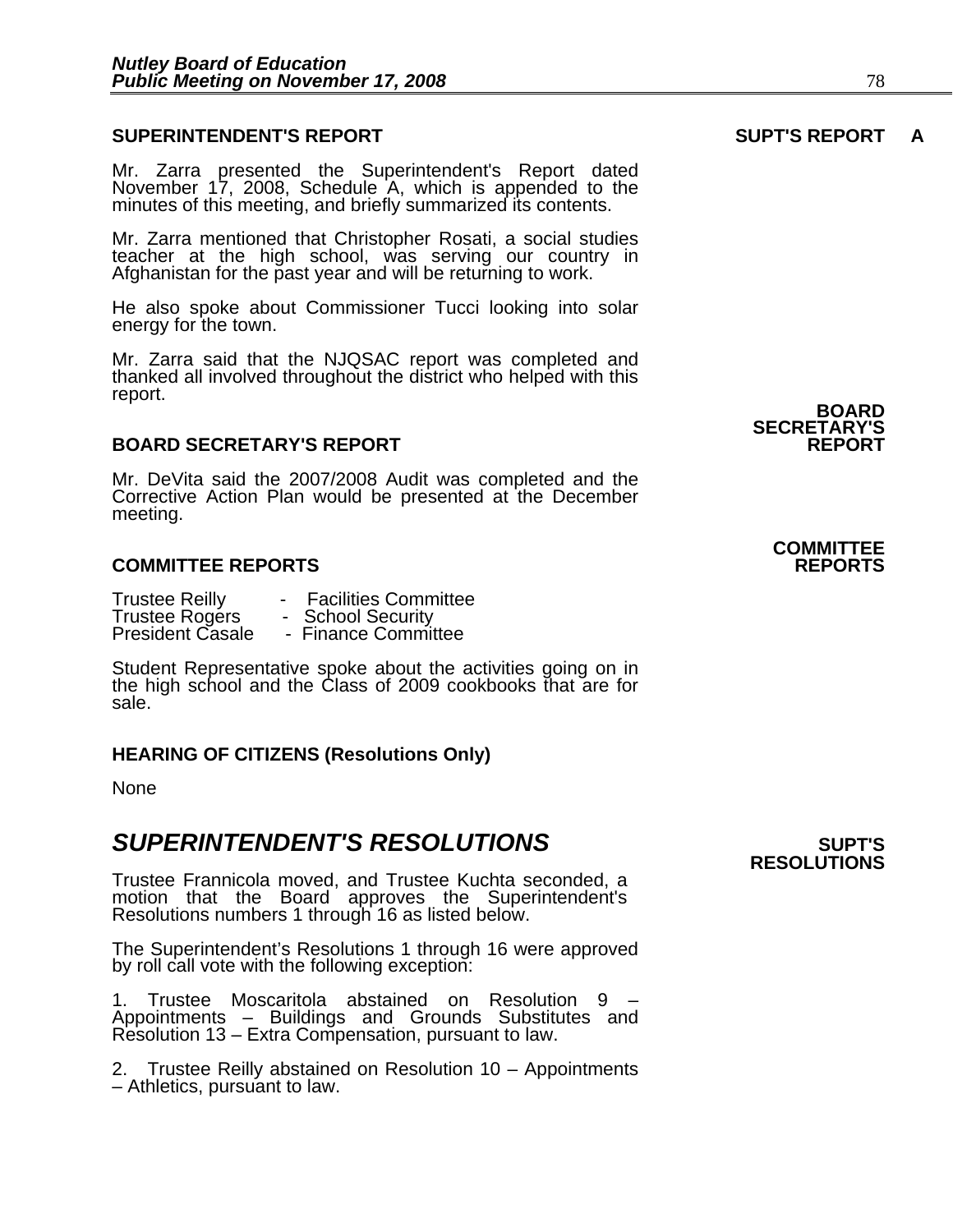# 1. **LEAVE OF ABSENCE - Teacher**

BE IT RESOLVED that the Board of Education approves a leave of absence in accordance with the New Jersey Family Leave Act for Mrs. Kimberly Rusert, effective January 8, 2009 through April 2, 2009.

BE IT FURTHER RESOLVED that Board of Education approves a childrearing leave of absence for Mrs. Kimberly Rusert effective April 3, 2009 through June 30, 2009, with a return date of September 1, 2009.

### 2. **LEAVE OF ABSENCE - Teacher**

BE IT RESOLVED that the Board of Education approves a childrearing leave of absence for Mrs. Adelia Pacella effective November 24, 2008 through June 30, 2009, with a<br>return date of September 1, 2009.

#### 3. **APPOINTMENT – Coordinator of Business and Creative Arts**

BE IT RESOLVED that the Board of Education approves the appointment of Mr. George Ackerman as Coordinator of Business and Creative Arts for the 2008-09 school year. effective November 18, 2008 at the annual salary of \$105,439, M.A.+30 Step 9, in accordance with the 2008-09 Administrators' Salary Guide.

# 4. **APPOINTMENT/TRANSFER – District Technology Facilitator**

BE IT RESOLVED that the Board of Education approves the appointment of Mr. John Schwarz as District Technology Facilitator for the 2008-09 school year, effective November 18, 2008.

BE IT FURTHER RESOLVED that the Board of Education approve the transfer of Mr. Schwarz from the John H. Walker Middle School to Nutley High School. **APPOINT** 

# 5. **APPOINTMENT – Lead Science Teacher**

BE IT RESOLVED that the Board of Education approves the appointment of Mr. Kent Bania as Lead Science Teacher for the 2008-09 school year, effective November 18, 2008 at a stipend of \$5,000.



**APPOINT COORDINATOR BUSINESS & CREATIVE ARTS**

#### **APPOINT/TRANSFER DISTRICT TECH FACILITATOR**

**LEAD SCIENCE TEACHER**

**LEAVE OF ABSENCE TEACHER**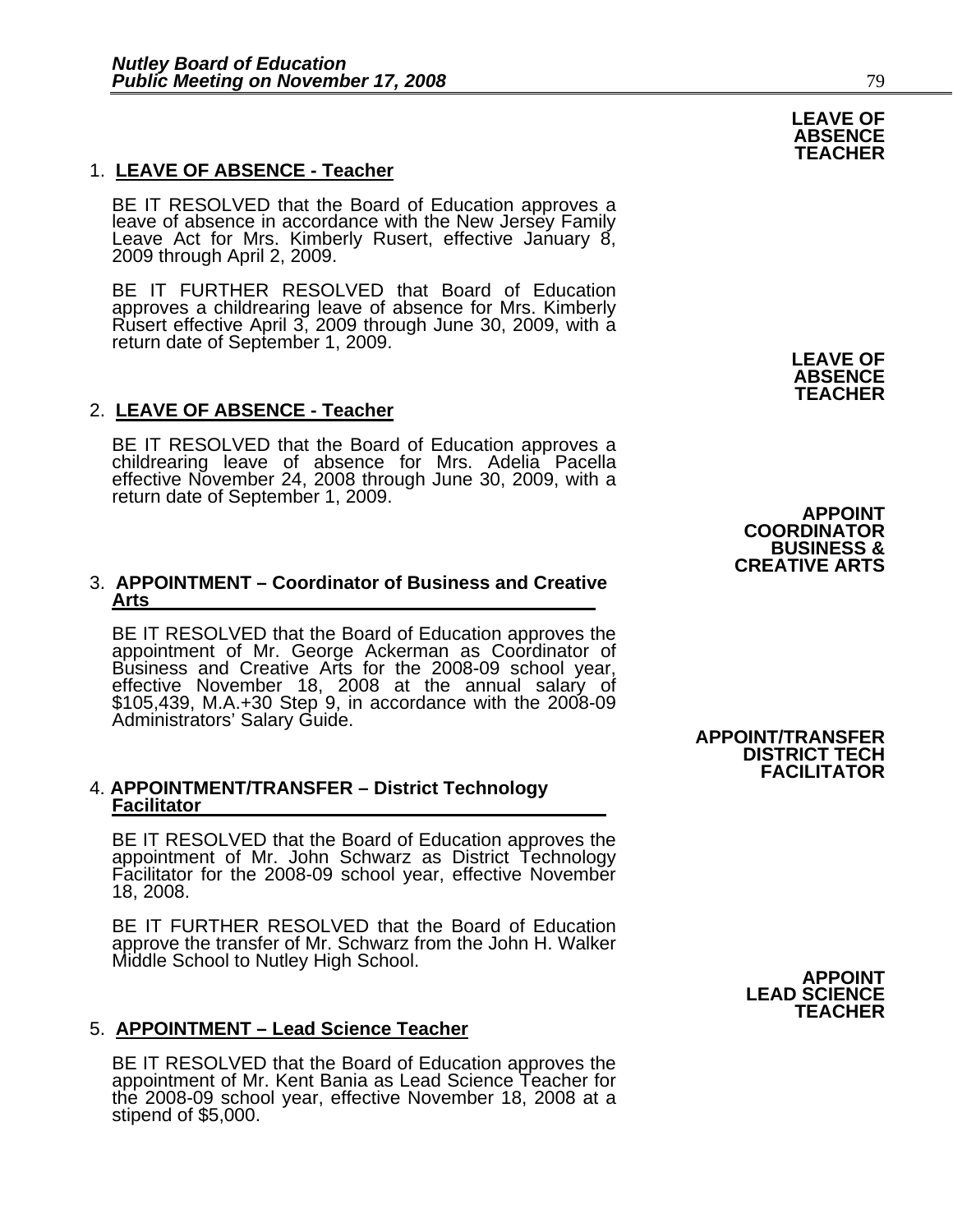# 6. **APPOINTMENT – Instructional Aide**

BE IT RESOLVED that the Board of Education approves the appointment of Miss Denise Marando as Instructional Aide for the 2008-09 school year, effective November 18, 2008 at the annual salary of \$17,800 step 7, in accordance with the 2008-09 Secretarial Salary Guide. **APPOINT APPOINT** 

# 7. **APPOINTMENTS – Teacher Substitutes**

BE IT RESOLVED that the Board of Education approves the appointments of the teacher substitutes listed on the attached Schedule B for the 2008-09 school year.<br>**APPOINT** 

# 8. **APPOINTMENTS – Secretarial/Clerical/Aide Substitutes**

BE IT RESOLVED that the Board of Education approves the following substitutes for the 2008-09 school year:

Secretary/Aide

Donna Feaster Jane Souza

# 9. **APPOINTMENTS – Buildings & Grounds Substitutes**

BE IT RESOLVED that the Board of Education approves the following substitutes for the 2008-09 school year:

Building & Grounds

Frank Gaccione Michael Rempusheski Charles Woodkotch

# 10. **APPOINTMENTS – Athletics**

BE IT RESOLVED that the Board of Education approves the Winter athletic appointments listed on the attached Schedule C for the 2008-09 school year on the salary guide at the classification and step as indicated in accordance with the 2008-09 Coaches Salary Guide.

**SEC./CLERICAL AIDE SUBS**

**APPOINT B&G SUBS** 

> **APPOINT ATHLETICS**

**TEACHER** 

**SUBS B**

**APPOINT** 

**INSTRUCTIONAL** 

**AIDE**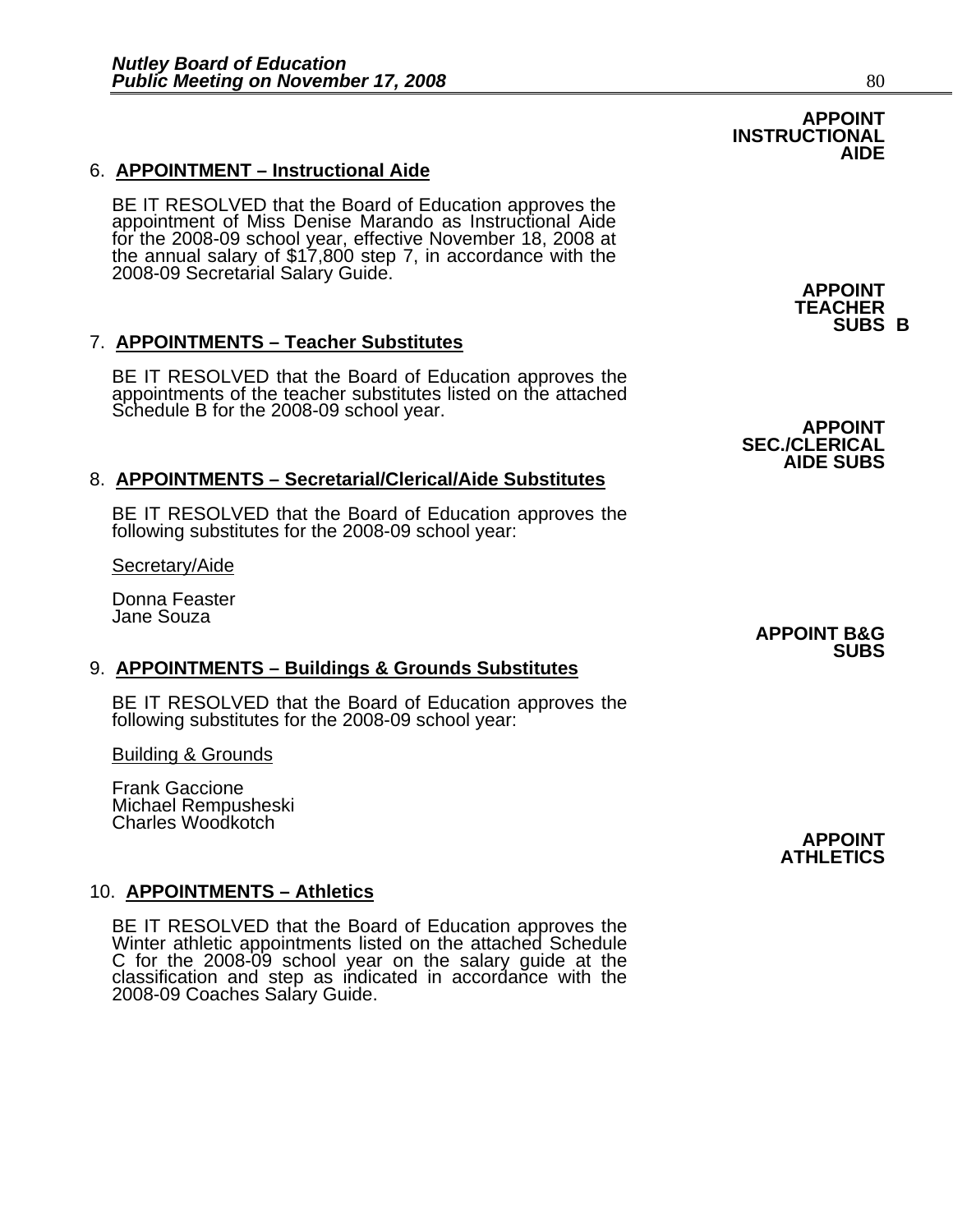# 11. **APPOINTMENT – Volunteer Coach**

BE IT RESOLVED that the Board of Education approves the<br>appointment of Mr. Frank Cole for the position of Volunteer<br>Boys Basketball Coach for the 2008-09 school year **APPOINT** 

# 12. **APPOINTMENT – School Crossing Guard**

BE IT RESOLVED that the Board of Education approves the<br>appointment of Maria Liloia as Crossing Guard at the Radcliffe School driveway at the hourly rate of \$16.01, account #11- 999-262-100 effective November 18, 2008 for the 2008-09 school year.

# 13. **EXTRA COMPENSATION**

BE IT RESOLVED that the Board of Education approves the<br>following personnel be paid extra compensation in the amounts indicated for services rendered:

#### **PAYMENT FOR HEALTH DYNAMICS CLASSES – Month of October, 2008**

Rose Cioffi 5250.00

#### **PAYMENT FOR NHS ACADEMY OF FINE & PERFORMING ARTS CLASSES – September and October, 2008**

| Theresa Lappostato<br>Nicole SanGiovanni | \$377.70<br>83.40 |
|------------------------------------------|-------------------|
|                                          |                   |

#### **PAYMENT FOR CONDUCTING THE SAT REVIEW CLASSES – September 24, 29, October 6, 8, 15, 20, 22, 27 and 29, 2008 for a total of 27 hours**

| Jessica Mabel          | \$935.28 |
|------------------------|----------|
| Katie O'Keeffe         | 935.28   |
| <b>Cheryl Rossillo</b> | 935.28   |

**SCHOOL CROSSING GUARD** 

**APPOINT VOLUNTEER COACH**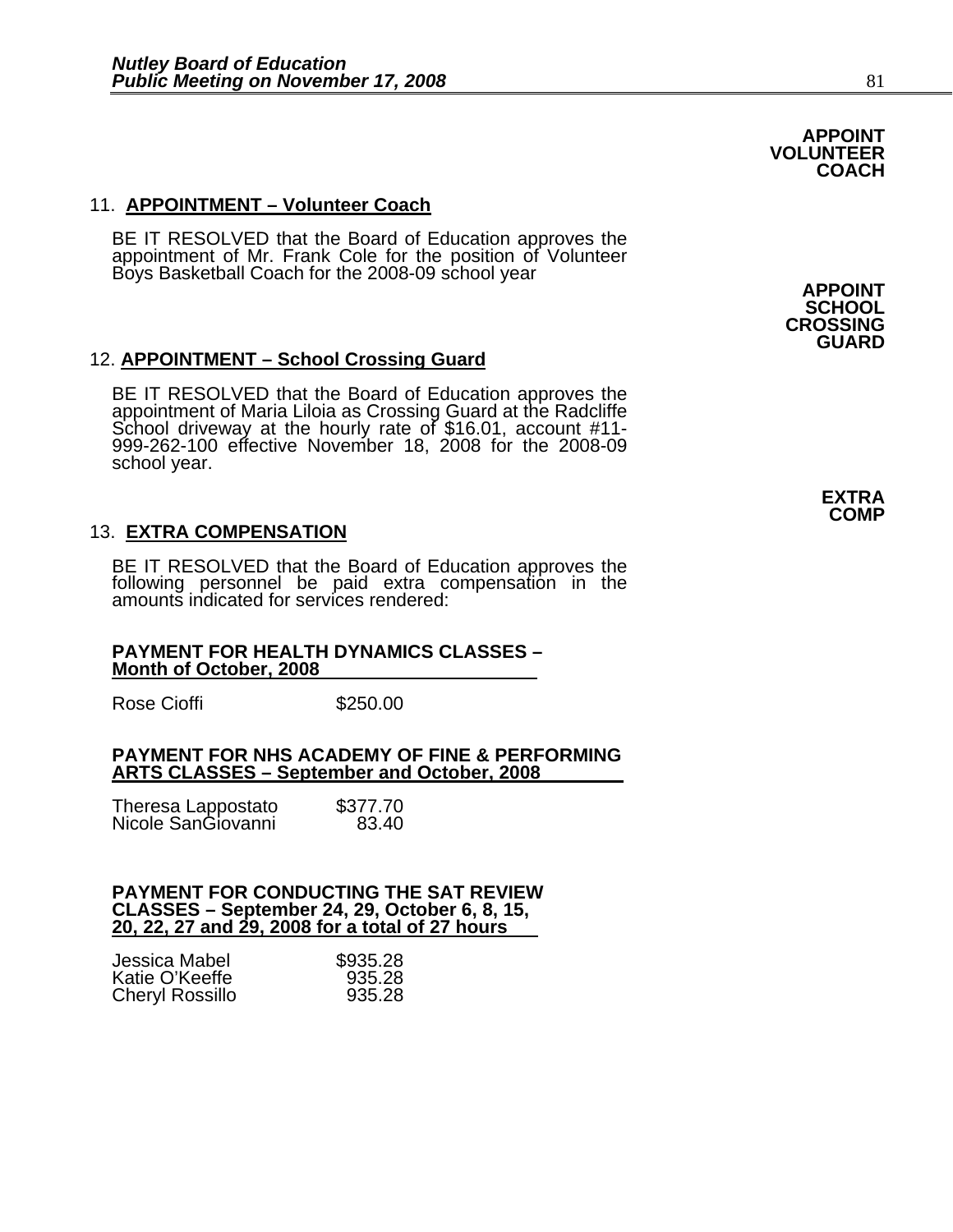# **PAYMENT FOR CUSTODIAL SAFETY COMMITTEE – October 23, 2008**

| <b>Stephen Farese</b> | \$30.00 |
|-----------------------|---------|
| Allan Heinis          | 30.00   |
| Lawrence T. Koster    | 30.00   |

### **PAYMENT FOR EDEN INSTITUTE WORKSHOP – October 27, 2008**

| Maura Byrne        | \$103.92 |
|--------------------|----------|
| Erin Lombardozzi   | 103.92   |
| Carmela Pontoriero | 103.92   |
| Melissa Rosamilia  | 103.92   |
| Mary Venable       | 103.92   |

#### **PAYMENT FOR PSAT ADMINISTRATION – October 18, 2008**

| Susan Ames                             | \$138.56         |
|----------------------------------------|------------------|
| Kent Bania                             | 360.32           |
| Abigail Bergen                         | 147.22           |
|                                        | 147.22           |
| Joseph Cimo<br>Melissa Echevarria      | 138.56           |
| Catherine Felici                       | 147.22           |
| Emanuela Fierro                        | 138.56           |
| Denia Garcia                           | 147.22           |
| Megan Goodwin                          | 190.52           |
| John Gulardo                           | 164.54           |
| Robert Harbison                        | 173.20           |
| David Johnston                         | 147.22           |
| Rosemary McConnon                      | 147.22           |
|                                        | 164.54           |
| Ryan McMullen<br>Nicole Meola          | 129.90           |
| Dana Minervini                         | 147.22           |
|                                        | 155.88           |
| Mary Perrotta<br><b>Christine Polk</b> | 147.22           |
| Linda Posternock                       | 147.22           |
| Danielle Purciello                     | 147.22           |
|                                        | 155.88           |
| Cheryl Rossillo<br>Janet Salvatoriello |                  |
| Frank Sasso                            | 147.22<br>147.22 |
|                                        |                  |
| Deanne Stepansky                       | 138.56           |
| Joseph Tagliareni<br>Lisa Vallo        | 138.56           |
|                                        | 164.54           |
| Luann Zullo                            | 129.90           |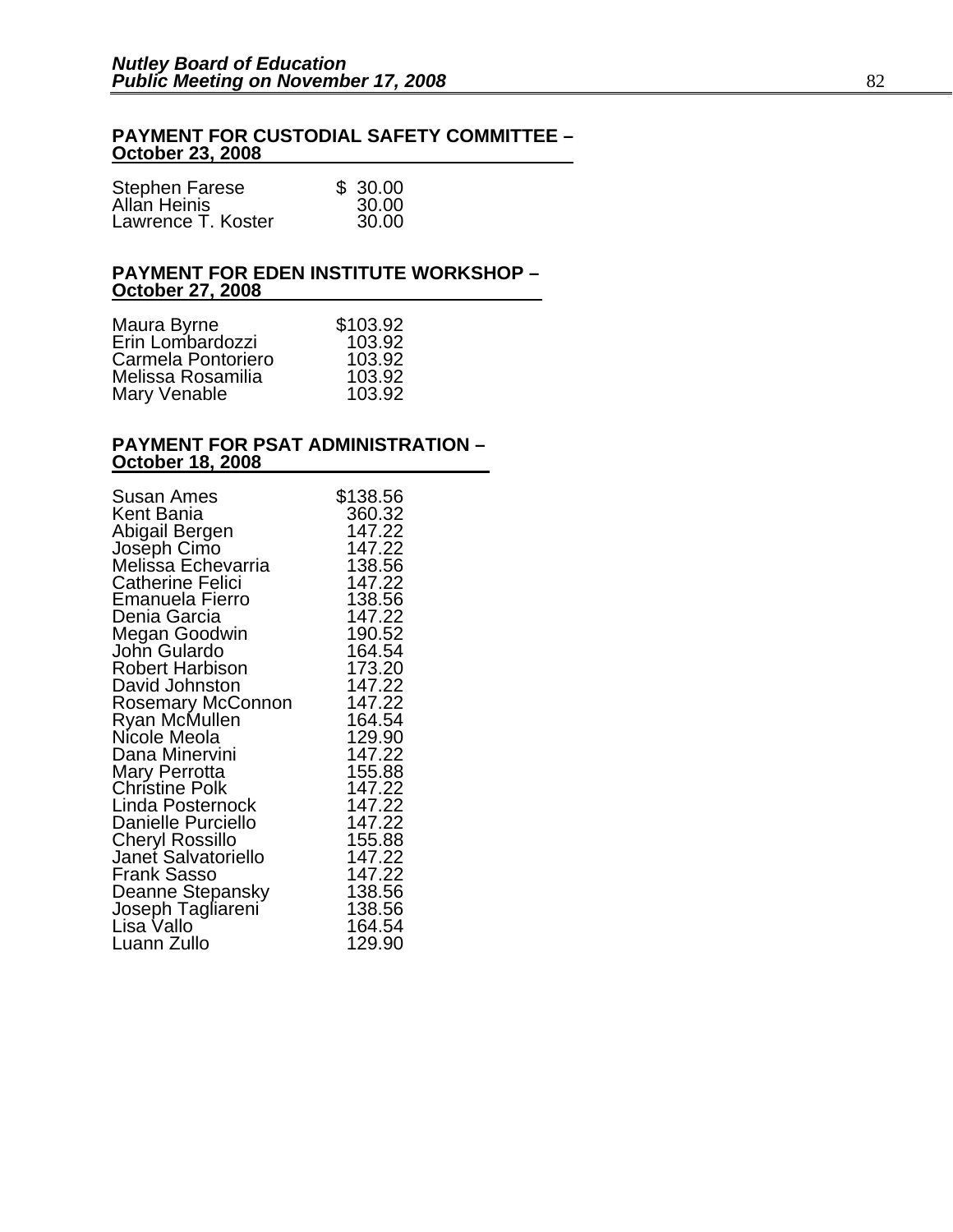### **KINDERGARTEN CURRICULUM REVISION October 25, 2008**

| Patricia Adubato            | \$103.92 |
|-----------------------------|----------|
| <b>Danielle Cancelliere</b> | 103.92   |
| <b>Rosemary Clerico</b>     | 135.12   |
| Dana DiGiacomo              | 103.92   |
| <b>Holly Jasnowitz</b>      | 103.92   |
| Debra Marchese              | 103.92   |
| Claudia Marra               | 103.92   |

#### **LANGUAGE ARTS LITERACY CURRICULUM – Grades 1-4 – October 25, 2008**

| <b>Gerard Adubato</b>    | \$103.92 |
|--------------------------|----------|
| Kimberly Algieri         | 103.92   |
| Lenore Chieffo           | 103.92   |
| Cynthia DeBonis          | 135.12   |
| Michele Cristantiello    | 103.92   |
| Kimberly DiVincenzo-Root | 103.92   |
| Patricia Griffin         | 103.92   |
| Linda Moscaritola        | 103.92   |
| <b>Carol Perrone</b>     | 103.92   |
| <b>Lorraine Restel</b>   | 135.12   |
| Joanne Tibaldo           | 103.92   |
| Carol VonAchen           | 103.92   |
| Jenifer Wilson           | 103.92   |

### **MATHEMATICS CURRICULUM REVISION – Grades 7-8 October 25, 2008**

| Linda Batson           | \$103.92 |
|------------------------|----------|
| Carla Cullari          | 103.92   |
| Nancy Foglio           | 103.92   |
| Jill Freedman          | 103.92   |
| <b>Natalie Gatto</b>   | 103.92   |
| Connie Inguanti        | 103.92   |
| Sheryl Holly           | 103.92   |
| Michael Kearney        | 135.12   |
| Gina Marie Masino      | 103.92   |
| Leann Martin           | 135.12   |
| Sarah Misner           | 103.92   |
| <b>Frank Sasso</b>     | 103.92   |
| David Sorensen         | 135.12   |
| <b>Lawrence Tuorto</b> | 103.92   |

#### **CENTRAL DETENTION COVERAGE – Month of October, 2008**

# **High School**

| \$18.77 |
|---------|
| 56.31   |
| 18.77   |
| 93.85   |
| 37.54   |
| 262.78  |
|         |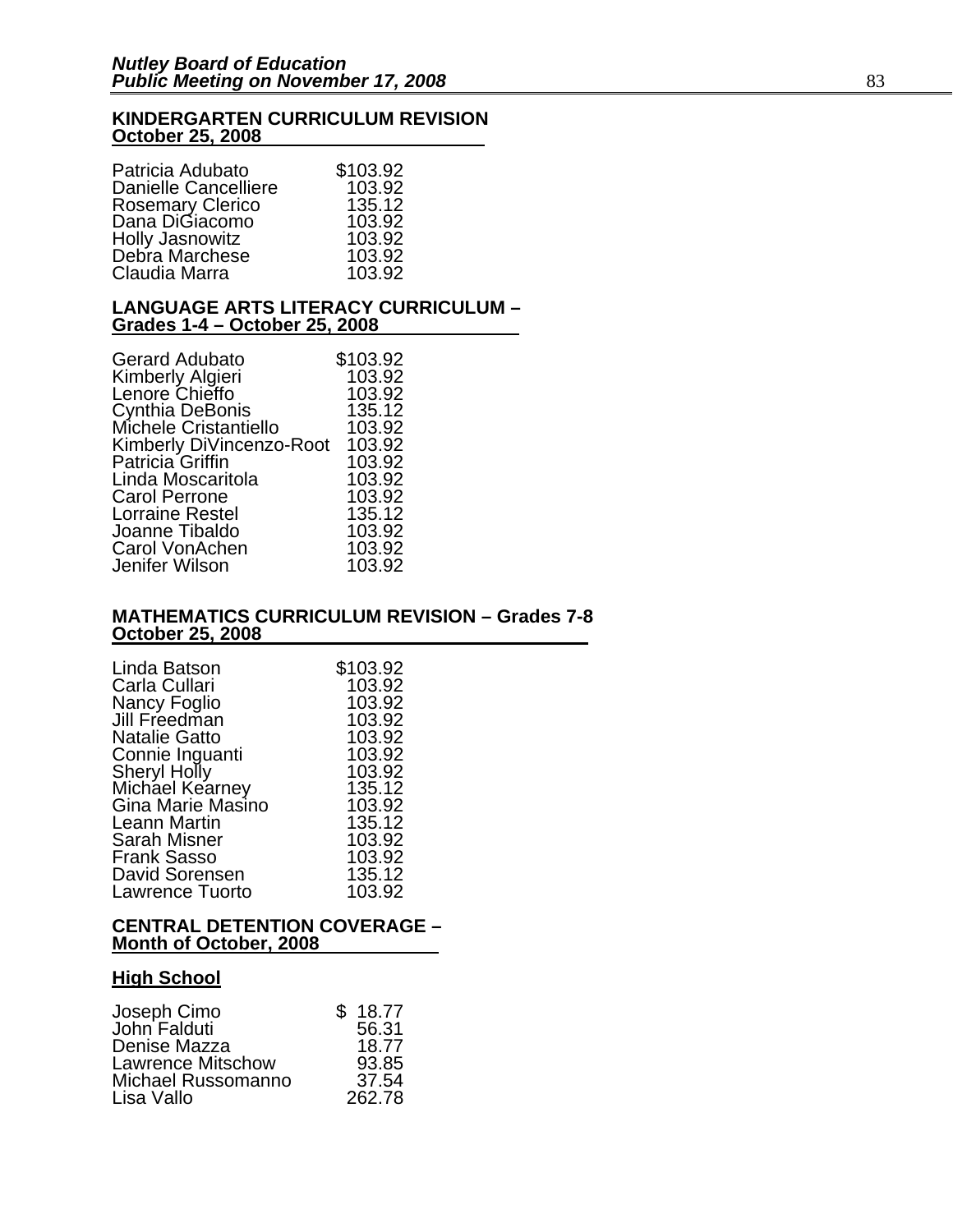### **JHW Middle School**

| Joseph Cappello<br>Melissa Echevarria | 37.54  |
|---------------------------------------|--------|
|                                       | 93.85  |
| <b>Tracy Egan</b>                     | 112.62 |
| Jenny Lombardo                        | 93.85  |
| Marcellino Marra                      | 18.77  |
| Luann Zullo                           | 56.31  |

# 14. **LONGEVITY PAY**

BE IT RESOLVED that the Board of Education approves the following longevity payments:

Marita Dow -\$4,300 (prorated) Eff. Dec.1, 2008 (25 yrs.) Margaret Fuccello-\$2,900 (prorated) Eff. Dec.1, 2008 (20 yrs.)

# 15. **APPROVAL OF STIPENDS**

BE IT RESOLVED that the Board of Education approves the following personnel be paid stipends for the NCLB Grant in the following amounts:

| Title I   | <b>Michael Kearney</b>    | \$2,000 |
|-----------|---------------------------|---------|
| Title I   | <b>Philip Siculietano</b> | \$2,000 |
| Title III | Ciro Violante             | \$2,000 |
| Title IV  | Natale Ferrara            | \$1,000 |

# 16. **APPOINTMENT – LIAISON TO NUTLEY POLICE DEPT.**

BE IT RESOLVED that the Board of Education approves the appointment of Natale Ferrara as the Nutley School District liaison to the Nutley Police Department. This appointment is made in compliance with the Memorandum of Agr

**APPOINT** 

# 17. **LEAVE OF ABSENCE – Teacher**

Trustee Williams moved, and Trustee Frannicola seconded, the following resolution. Upon being put to a roll call vote the resolution was approved.

BE IT RESOLVED that the Board of Education approves a medical leave of absence without pay for Mrs. Sandra Stark-Houck effective December 1, 2008 through January 28, 2009.

**LIAISON TO POLICE DEPT.** 

# **LONGEVITY PAY**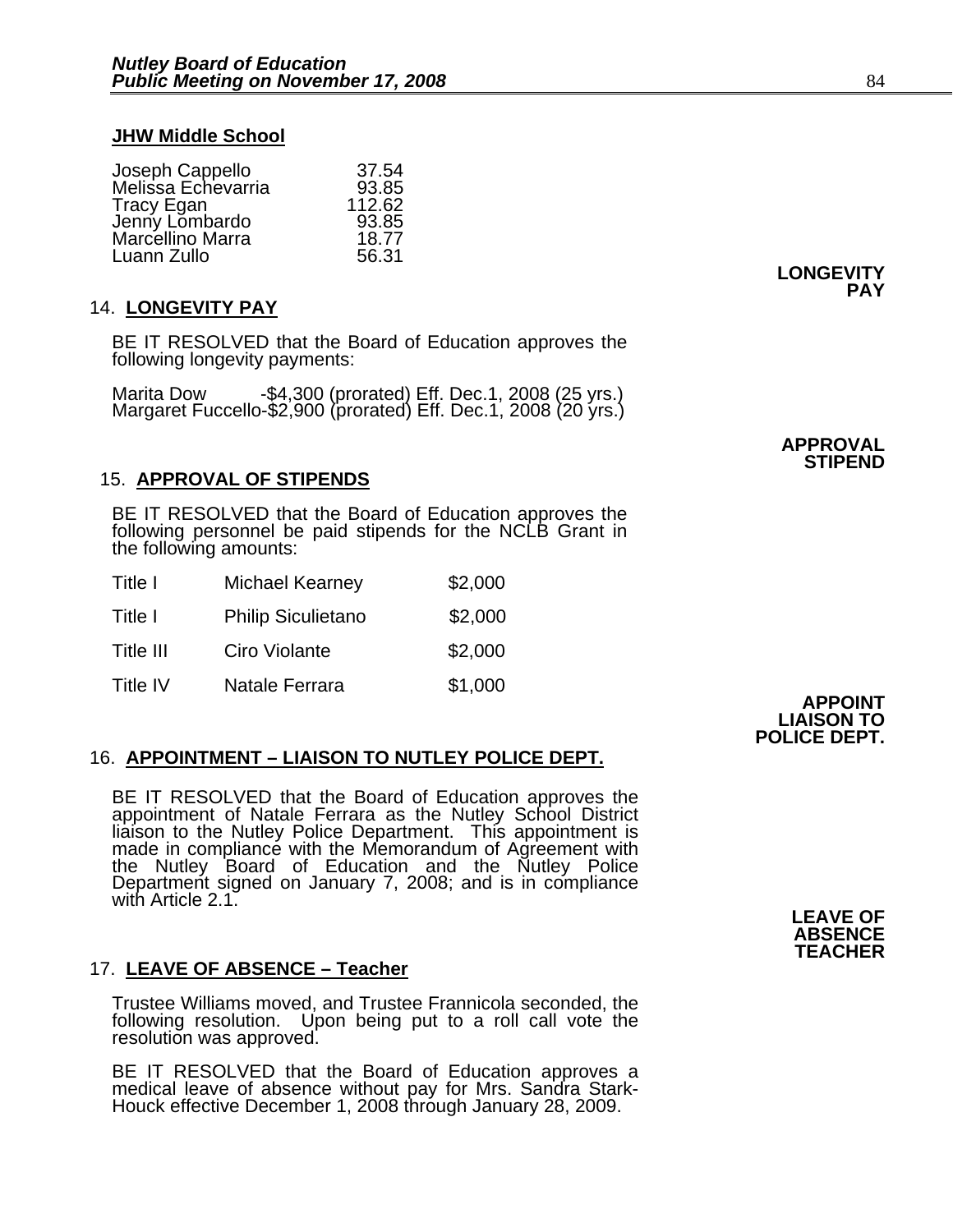# *BUSINESS ADMINISTRATOR/ BOARD SECRETARY'S RESOLUTIONS*

Trustee Reilly moved, Trustee Moscaritola seconded, a motion that the Board approves the Board Secretary's Resolutions numbers 1 through 8 as listed below.

Resolutions 1 through 8 were approved by roll call vote with the following exceptions:

1. Trustees Alamo abstained on Check No. 078226, Trustee Frannicola abstained on Check No. 078303, Trustee Kuchta abstained on Check No. 078340, Trustee Rogers abstained on Check No. 078396 and Trustee Sautter abstained on on Check No. 078396 and Trustee Sautter abstained on Check No. 078398 on Resolution 2 – Bills and Mandatory Payments.

# 1. **CERTIFICATION OF MAJOR ACCOUNT FUND STATUS**

BE IT RESOLVED that pursuant to NJAC 6A:23-2.11(c) 4, the Nutley Board of Education certifies that as of October 31, 2008, after review of the Secretary's monthly financial report<br>(Appropriations section) and upon consultation with the<br>appropriate district officials, to the best of its knowledge no<br>major account or fund has been over-expended meet the district's financial obligations for the remainder of the fiscal year. (Major funds are General Fund, Capital Projects and Debt Service.)

# **2. BILLS AND MANDATORY PAYMENTS**

BE IT RESOLVED that the Board of Education approves the payment of bills and mandatory payments dated November 17, 2008 in the total amount of \$6,281,190.87 (Appendix C).

# 3. **REQUESTS FOR USE OF SCHOOL BUILDINGS AND USE OF BUILDINGS D**

BE IT RESOLVED that the Board of Education approves the requests for the use of school buildings and grounds (Appendix D), that conform to the rules and regulations set by the Board of Education.

4. **TRANSFER SCHEDULE**<br>BE IT RESOLVED that the Board of Education approves, in **SCHEDULE** compliance with NJAC 6A:23-2.11(c)3ii, and NJSA 18A:22-8-1,<br>the transfers in the 2008-09 budget dated October 31, 2008 in<br>the amount of \$85,951.28 as appended (Appendix E).

**CERTIFICATION<br>MAJOR ACCOUNT FUND STATUS**

**BILLS &** 

 **GROUNDS AND GROUNDS**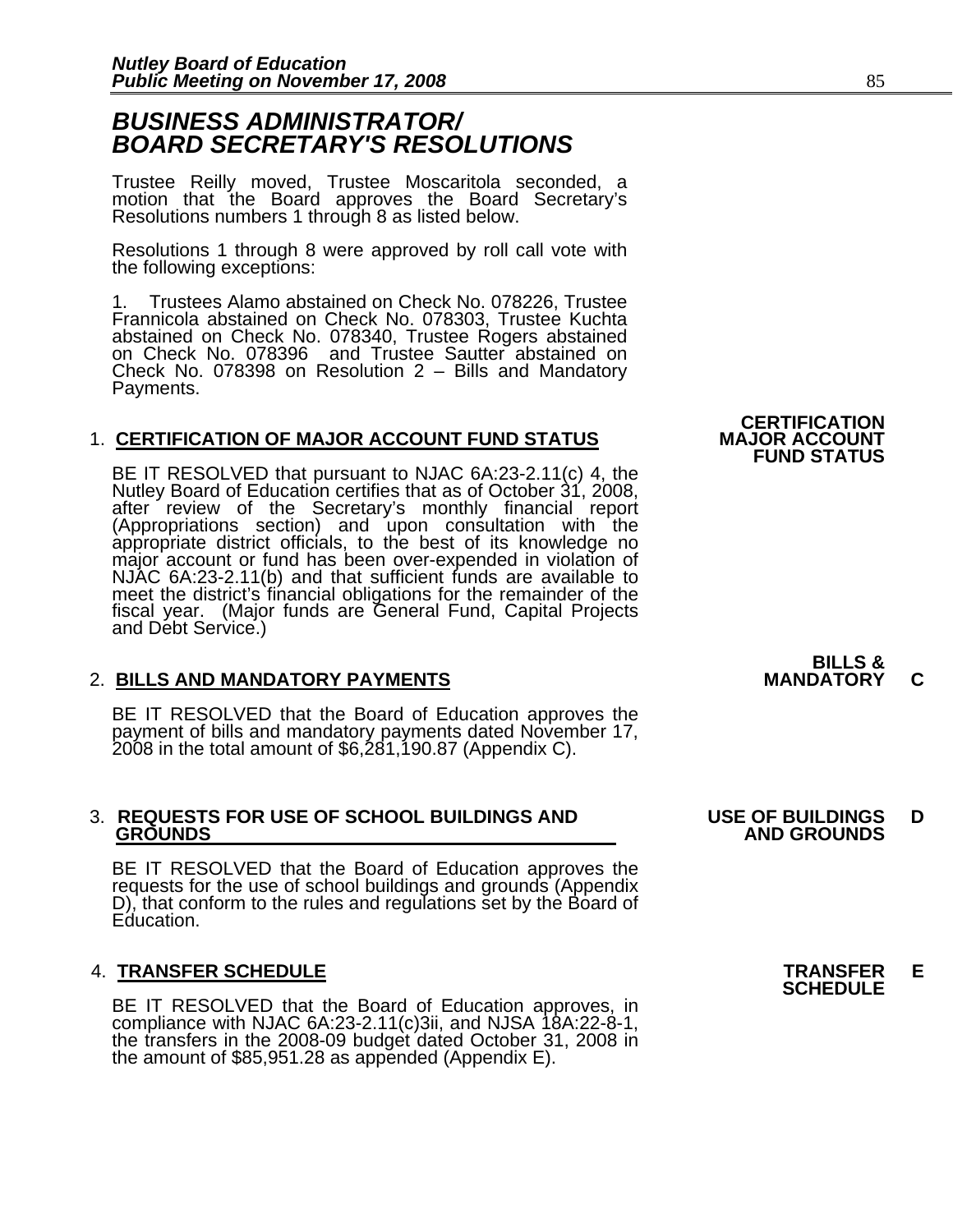# 5. **APPROVAL OF TRAVEL LIST APPROVAL F TRAVEL LIST**

BE IT RESOLVED that the Board of Education approves the travel list and all expenses per (Appendix F).

# 6. **APPROVAL OF FIELD TRIPS**

BE IT RESOLVED that the Board of Education approves the field trip list and all expenses per (Appendix G).

#### 7. **APPROVAL OF THE SUBMISSION OF NJQSAC 2008- 2009 SCHOOL YEAR**

WHEREAS, the Nutley Board of Education in the County of Essex is undergoing evaluation under NJ QSAC for the 2008-2009 school year, and

WHEREAS, N.J.A.C 6A:30-3.2 (f) requires participating school districts to hold a public meeting to approve the submission of the district's DPR responses and the Statement of Assurance with respect to this process, and

WHEREAS, the Nutley Board of Education in the County of Essex has reviewed the districts DPR responses and Statement of Assurance and hereby approves these documents.

NOW THEREFORE BE IT RESOLVED, that the Nutley Board of Education does hereby authorize the Superintendent of Schools to submit the attached DPR and Statement of Assurances to the Commissioner of Educations in compliance with the provisions of N.J.A.C. 6A:30-3.2 (f)

# 8. **APPROVAL OF SERVICE PROVIDERS**

BE IT RESOLVED that the Board of Education approves the following service providers for OT/PT, Speech, Music Therapy, ABA Therapy, Behavioral Consultation, Therapeutic Recreation and Substance Abuse Centers:

Bergen County Special Services Bergen County Y & Jewish Community Center Caldwell Pediatric Therapy Center Children's Therapy Center Concordia Learning Center at St. Joseph's School For the Blind DAYTOP KIDDS TOO, INC. Kid Clan Services, Inc. Livingston Services Corporation MSU-Demonstration Program (The Children's Center) NJ Commission for the Blind & Visually Handicapped

 **APPROVAL G FIELD TRIPS** 

 **APPROVAL OF SUBMISSION NJQSAC** 

# **APPROVAL OF SERVICE PROVIDERS**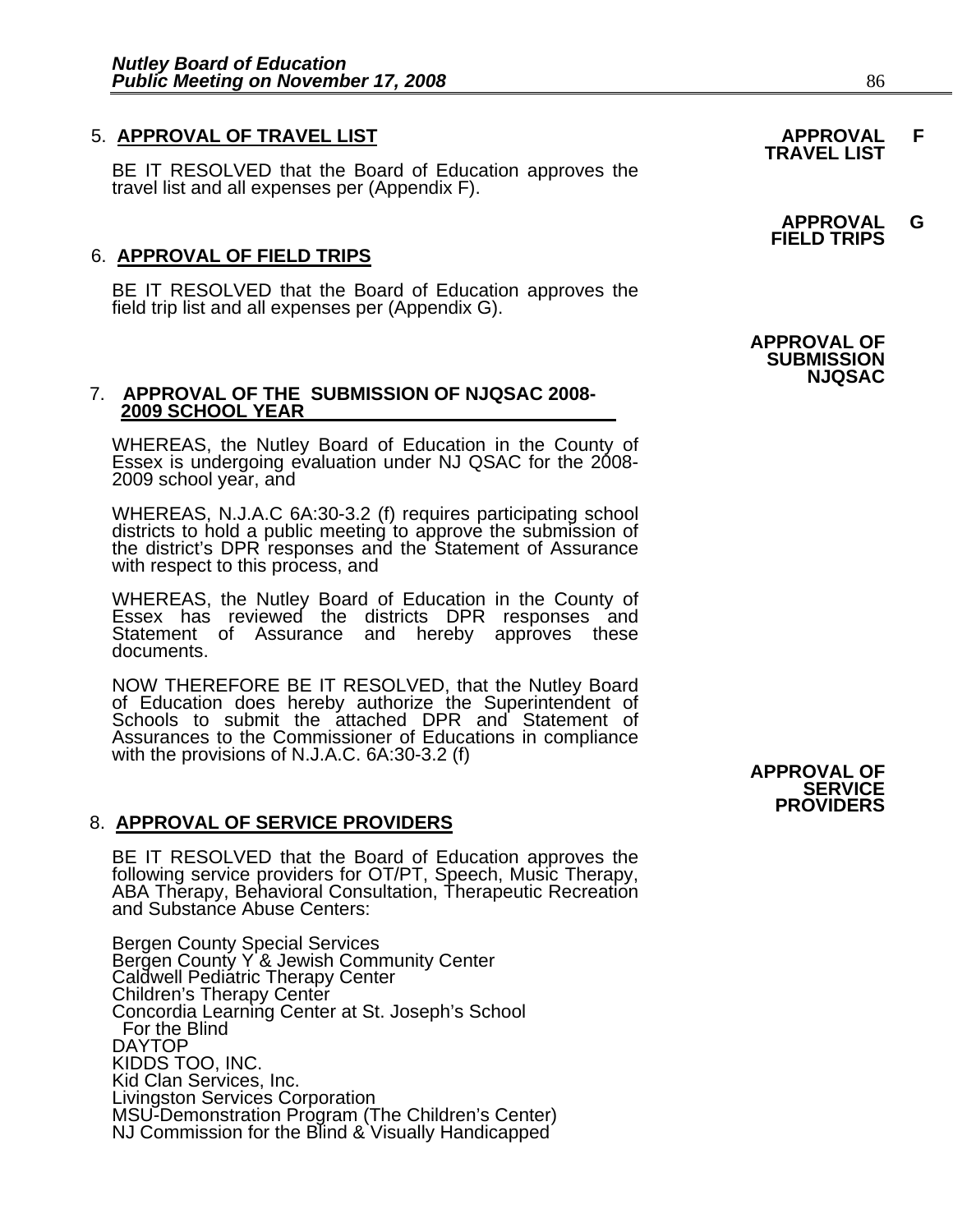Nutley Child Development Therapy Association<br>P.E.S.I. (Professional Education Services Inc.) Princeton House Behavioral Health Systems High Focus Centers C.A.R.E.S. Program South Jersey Health Care Rickard Rehabilitation Services, Inc. St. Clare's Hospital Spectrum Consulting, Inc. Bonnie Stoeckel Tempo Music Therapy Services, LLC Hong Wang

#### **HEARING OF CITIZENS CITIZENS**

Resident Terry Quirk, representative for the Nutley Parent Advocacy Network, addressed the Board and stated that the parents with an AOL Account are still not getting their e-mails. She also asked if there was a way for a graduate to get a copy of their schools records.

Mr. Zara said there was a form for the graduate to fill out in order to get a copy of their records.

Resident Intindola asked about the preliminary designs for the Spring Garden Gym. He encouraged the Board to strive for the highest standards.

### **MOTION TO ADJOURN TO EXECUTIVE SESSION**

At 8:58 PM Trustee Frannicola moved, and Trustee Kuchta seconded, the following resolution:

WHEREAS, the Board of Education will be discussing matters exempt from public discussion pursuant to N.J.S.A. 10:4-12,

NOW, THEREFORE, BE IT RESOLVED that the Board of Education recess to Closed Executive Session at this time to discuss the following:

#### Student Matters

 BE IT FURTHER RESOLVED that the results of the discussions will be made public by inclusion on the agenda of a subsequent meeting of the Board of Education or when the reasons for discussing such matters in closed session no longer exist.

The motion was approved by voice vote.

#### **RECONVENE MEETING RECONVENE**

At 10:15 PM Trustee Kuchta moved, Trustee Rogers seconded, and the Board unanimously approved by voice vote a motion to reconvene the public meeting.